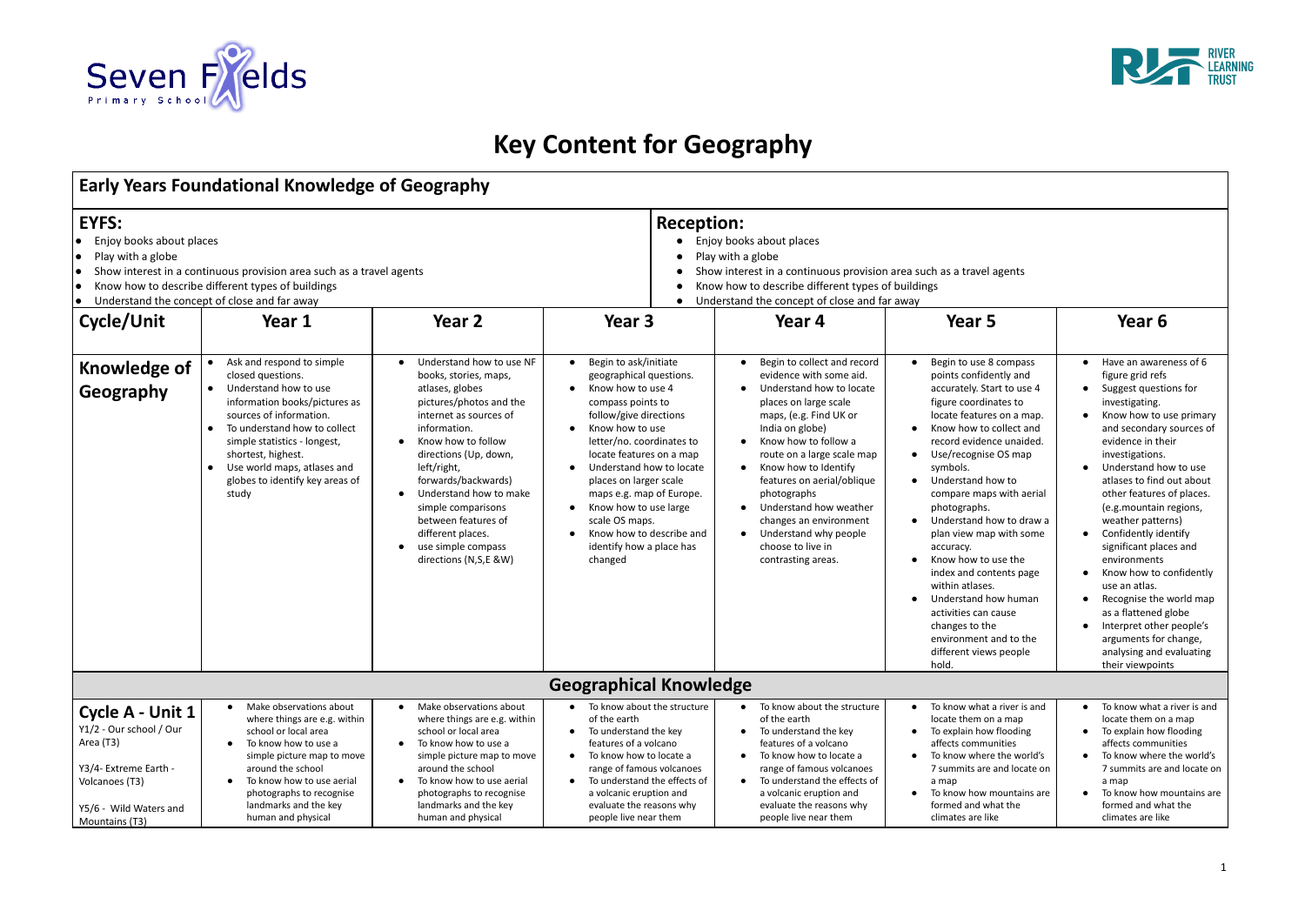| <b>Cycle A - Unit 2</b><br>Y1/2 - Weather and<br>Seasons (T5)<br>Y3/4 - Brilliant Britain (T4)<br>Y5/6 - The Americas (T4) | features of the school's<br>surrounding environment<br>To know how to use plan<br>$\bullet$<br>perspectives to recognise<br>landmarks<br>To know how to fill in and<br>$\bullet$<br>use a class weather chart<br>Have an awareness of<br>$\bullet$<br>changes in weather and<br>seasons<br>Identify seasonal and daily<br>weather patterns in the<br>United Kingdom<br>To know how the weather<br>$\bullet$<br>impacts on daily activities | features of the school's<br>surrounding environment<br>To know how to use plan<br>$\bullet$<br>perspectives to recognise<br>landmarks<br>To know how to fill in and<br>use a class weather chart<br>Have an awareness of<br>$\bullet$<br>changes in weather and<br>seasons<br>Identify seasonal and daily<br>$\bullet$<br>weather patterns in the<br>United Kingdom<br>To know how the weather<br>$\bullet$<br>impacts on daily activities | To know the name of and<br>$\bullet$<br>locate counties and cities of<br>the United Kingdom,<br>Understand the<br>$\bullet$<br>geographical regions and<br>their identifying<br>characteristics<br>Know the key topographical<br>features (including hills,<br>mountains, coasts and<br>rivers)<br>Understand land-use<br>$\bullet$<br>patterns and how some of<br>these aspects have changed                       | To know the name of and<br>locate counties and cities of<br>the United Kingdom,<br>Understand the<br>$\bullet$<br>geographical regions and<br>their identifying<br>characteristics<br>Know the key topographical<br>features (including hills,<br>mountains, coasts and<br>rivers)<br>Understand land-use<br>patterns and how some of<br>these aspects have changed                                    | To know where North<br>$\bullet$<br>America is on a world map<br>To identify the physical<br>$\bullet$<br>geography of some states<br>within the USA<br>To know about the trade<br>$\bullet$<br>and industry in South<br>America<br>To understand the climate<br>of South America                                             | To know where North<br>$\bullet$<br>America is on a world map<br>To identify the physical<br>geography of some states<br>within the USA<br>To know about the trade<br>and industry in South<br>America<br>To understand the climate<br>of South America                                |
|----------------------------------------------------------------------------------------------------------------------------|--------------------------------------------------------------------------------------------------------------------------------------------------------------------------------------------------------------------------------------------------------------------------------------------------------------------------------------------------------------------------------------------------------------------------------------------|--------------------------------------------------------------------------------------------------------------------------------------------------------------------------------------------------------------------------------------------------------------------------------------------------------------------------------------------------------------------------------------------------------------------------------------------|---------------------------------------------------------------------------------------------------------------------------------------------------------------------------------------------------------------------------------------------------------------------------------------------------------------------------------------------------------------------------------------------------------------------|--------------------------------------------------------------------------------------------------------------------------------------------------------------------------------------------------------------------------------------------------------------------------------------------------------------------------------------------------------------------------------------------------------|-------------------------------------------------------------------------------------------------------------------------------------------------------------------------------------------------------------------------------------------------------------------------------------------------------------------------------|----------------------------------------------------------------------------------------------------------------------------------------------------------------------------------------------------------------------------------------------------------------------------------------|
| Cycle A - Unit 3<br>Y1/2 - Our Country (T6)<br>Y3/4 - Rainforests (T5)<br>Y5/6 - European Study<br>(T5)                    | To know names of some<br>$\bullet$<br>places within/around the<br>UK. E.g. Home town<br>Know the main aspects of<br>$\bullet$<br>the British Isles using maps<br>Know the name of, locate<br>and identify characteristics<br>of the four countries and<br>capital cities of the United<br>Kingdom<br>Know the surrounding seas<br>of the UK                                                                                                | To know names of some<br>places within/around the<br>UK. E.g. Home town<br>Know the main aspects of<br>$\bullet$<br>the British Isles using maps<br>Know the name of, locate<br>$\bullet$<br>and identify characteristics<br>of the four countries and<br>capital cities of the United<br>Kingdom<br>Know the surrounding seas<br>of the UK                                                                                                | over time<br>To know how to identify the<br>position and know the<br>significance of Equator,<br>Northern Hemisphere,<br>Southern Hemisphere, the<br>Tropics of Cancer and<br>Capricorn, Arctic and<br><b>Antarctic Circle</b><br>Know the difference<br>$\bullet$<br>between weather and<br>climate<br>To know about the main<br>features of a rainforest<br>biome<br>To know about the impact<br>of deforestation | over time<br>To know how to identify the<br>position and know the<br>significance of Equator,<br>Northern Hemisphere,<br>Southern Hemisphere, the<br>Tropics of Cancer and<br>Capricorn, Arctic and<br><b>Antarctic Circle</b><br>Know the difference<br>between weather and<br>climate<br>To know about the main<br>features of a rainforest<br>biome<br>To know about the impact<br>of deforestation | To know about tourism in<br>$\bullet$<br>the mediterranean<br>To understand some of the<br>$\bullet$<br>factors affecting migration<br>into Europe through Greece<br>To be able to locate<br>$\bullet$<br>Scandinavia's countries and<br>major cities on a world map<br>To know about the physical<br>features of Scandinavia | To know about tourism in<br>the mediterranean<br>To understand some of the<br>factors affecting migration<br>into Europe through Greece<br>To be able to locate<br>Scandinavia's countries and<br>major cities on a world map<br>To know about the physical<br>features of Scandinavia |
| Cycle B - Unit 1<br>Y1/2 Hot and Cold (T1)<br>Y3/4 - Exploring Europe<br>(T2)<br>Y5/6 - Earthquakes and<br>Canyons (T2)    | Know the location of hot<br>$\bullet$<br>and cold areas and place<br>them on a map<br>Recognise and know the<br>features of a hot and cold<br>place.<br>Know some animals that<br>$\bullet$<br>live in hot and cold places<br>Understand what items<br>would be needed for a trip<br>to a hot and a cold place.                                                                                                                            | Know the location of hot<br>$\bullet$<br>and cold areas and place<br>them on a map<br>Recognise and know the<br>features of a hot and cold<br>place.<br>Know some animals that<br>$\bullet$<br>live in hot and cold places<br>Understand what items<br>$\bullet$<br>would be needed for a trip<br>to a hot and a cold place.                                                                                                               | To know how to locate the<br>$\bullet$<br>world's countries, using<br>maps to focus on Europe<br>(including the location of<br>Russia).<br>To understand how to<br>identify European<br>countries according to<br>their features<br>To know the major capital<br>cities of Europe<br>To know the differences<br>between two European<br>cities and compare them                                                     | To know how to locate the<br>$\bullet$<br>world's countries, using<br>maps to focus on Europe<br>(including the location of<br>Russia).<br>To understand how to<br>identify European<br>countries according to<br>their features<br>To know the major capital<br>$\bullet$<br>cities of Europe<br>To know the differences<br>between two European<br>cities and compare them                           | To know why earthquakes<br>$\bullet$<br>occur and why some are<br>bigger than others<br>To know how earthquakes<br>affect people and places<br>To understand how the<br>$\bullet$<br>Grand Canyon was formed<br>To know about the<br>$\bullet$<br>different environments<br>and biomes in the Grand<br>Canyon                 | To know why earthquakes occur<br>and why some are bigger than<br>others<br>To know how earthquakes<br>affect people and places<br>To understand how the Grand<br>Canyon was formed<br>To know about the different<br>environments and biomes in the<br><b>Grand Canyon</b>             |
| Cycle B - Unit 2<br>Y1/2 - What a Wonderful<br>World (T3)<br>Y3/4 - Food Glorious Food<br>(T4)                             | Understand how to<br>$\bullet$<br>Identify continents and<br>oceans<br>Know how to use maps,<br>$\bullet$<br>globes and atlases to                                                                                                                                                                                                                                                                                                         | Understand how to<br>Identify continents and<br>oceans<br>Know how to use maps,<br>globes and atlases to                                                                                                                                                                                                                                                                                                                                   | To know that our food<br>comes from different<br>places around the world<br>To know how land in<br>$\bullet$<br>temperate and tropical                                                                                                                                                                                                                                                                              | To know that our food<br>comes from different<br>places around the world<br>To know how land in<br>$\bullet$<br>temperate and tropical                                                                                                                                                                                                                                                                 | To understand and explain<br>the water cycle<br>To know the difference in<br>water availability and<br>usage in the UK and<br>Kenya.                                                                                                                                                                                          | To understand and explain<br>the water cycle<br>To know the difference in<br>water availability and<br>usage in the UK and<br>Kenya.                                                                                                                                                   |

2

## Seven Fields Primary School 2021